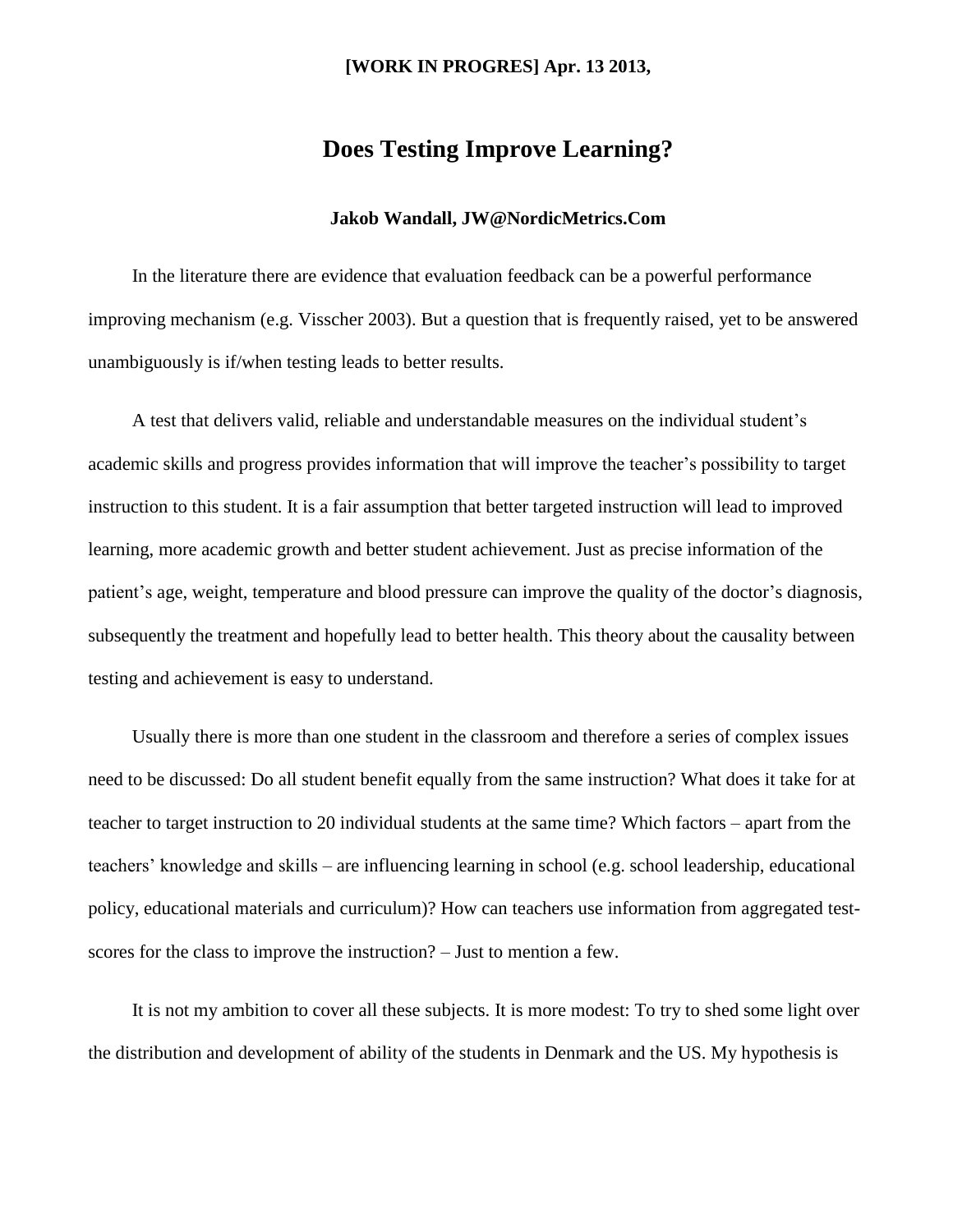that these factors are significant in this matter: 1) If the academic level is fairly homogeneous it must be easier to provide instruction that is relevant for all students than if there are big differences between top and bottom. 2) If there is a certain level of knowledge about the deviation between top and bottom in the class, this can be taken into consideration when planning the instruction.

### **Reading Development in Denmark and the U.S. based on National Achievement Tests**

In the following deviation of ability and the progress in reading in schools, Denmark and U.S. is compared, knowing that the differences of these countries are enormous – size, population, equality, diversity in culture and so on. Having said that, there is a specifically interesting difference between the two countries: Until 2010 there did not exist a test (apart from ILSA) in reading in Danish reporting results on an interval scale. So the Danish schools have virtually not been influenced by testing in reading. It is almost opposite in the U.S. as reading is the most tested construct, and students' reading ability probably is measured more often than their temperature, weight and height (Stenner et.al. 2006). Even though there is not sufficient foundation for a hypothesis that the difference in testing is the main explanation of the difference in reading, a comparison might give some interesting information.

In U.S., frequent NAEP surveys have been conducted since the start of the 1990's in order to monitor the achievement levels and growth in several subject areas such as reading. A lot of effort has been made to improve the U.S. reading results in the last 20 years, but the results show very limited change: 4th and 8th grade students have improved 4 and 5 scale points on the 500 point NAEP-scale from 1992 to 2011 (NAEP, 2011). The deviation in the students' performance has been measured, and it turns out that there is a large difference between the top and bottom in any school, state, and likely within any class: The best 10% of the 4th grade students obtain better reading scores than the bottom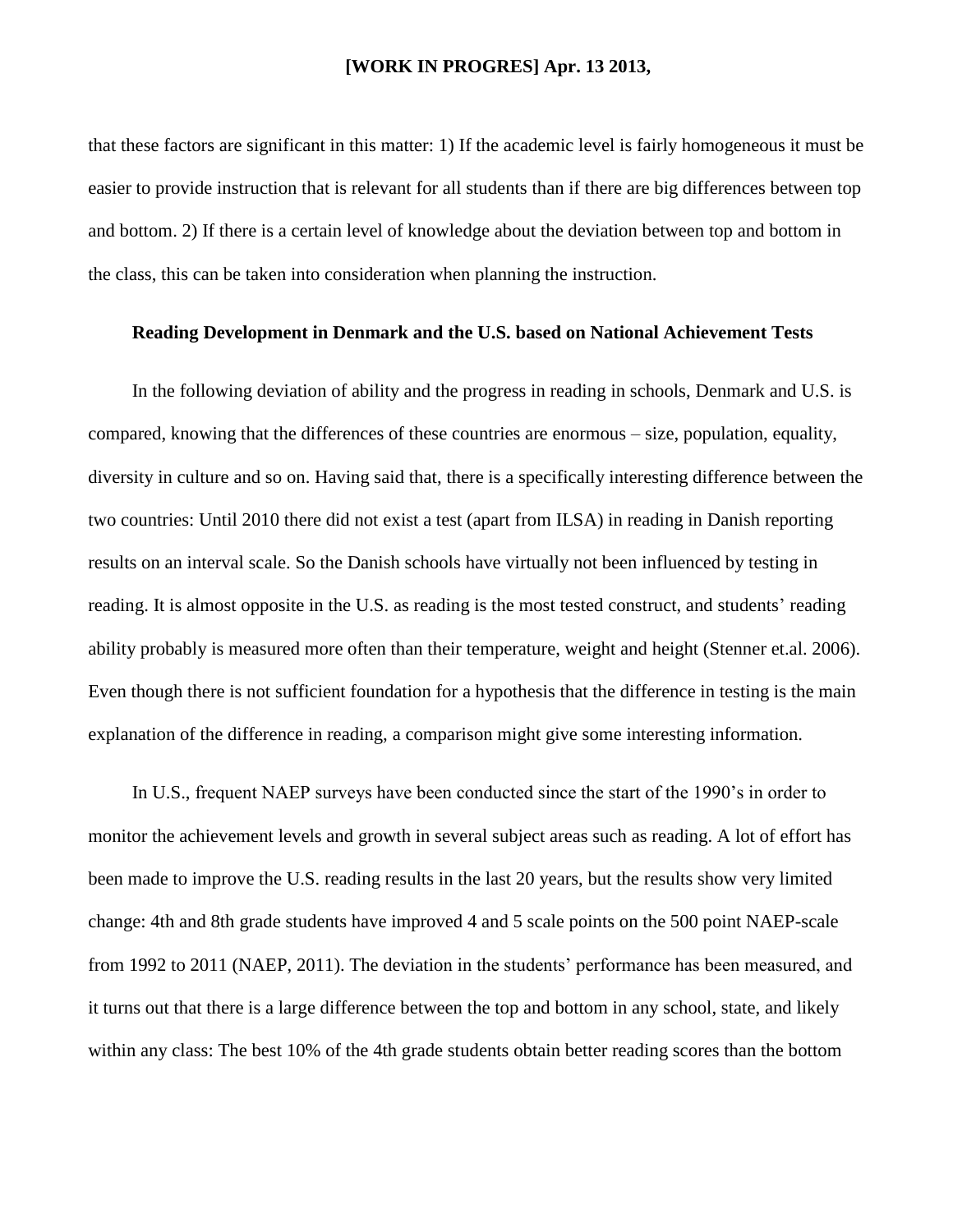25% students in 12th grade (see Figure 1, right side). US-schools have focus on both the high and low performing students, in Denmark the main focus is on improving the low performing students and schools. And PISA-data indicate that the distance between top and bottom in reading in U.S. is larger than in Denmark, see Table 3.

Table 3: US and Denmark, variations in PISA scores 2009

| PISA score 2009          | Percentiles   |      |            |      |      |           |  |
|--------------------------|---------------|------|------------|------|------|-----------|--|
|                          | $10^{\sf th}$ | 25th | Mean score | 75th | 90th | 10th-90th |  |
| Denmark                  | 383           | 440  | 495        | 554  | 599  | 216       |  |
| United States            | 372           | 433  | 500        | 569  | 625  | 253       |  |
| $\overline{\phantom{a}}$ |               |      |            |      |      |           |  |

Source: www.oecd .org

It would therefore be expected to find a higher degree of inequality between individual schools and students in the US than in Denmark. There has been no systematic retrieval of data on reading ability in Denmark prior to 2010; the best guess on the development in the reading level in Denmark comes from PISA. Denmark has participated though all the years, with practically no change in results (2000-03-06-09: 497-492-496-495).

In 2010 came the first results from the national tests which made it possible to get a picture of growth and deviation between top and bottom in Denmark.

### **Danish and US student reading performance on the same scale**

The scale of the Danish National test (Rasch logits) are not directly comparable to the scale of NAEP, but since they both – like the PISA-scale - are interval scales, and the PISA-scores for US and Denmark are known (table 3), the PISA scale can be used as a common denominator.

This way both Rasch Logits and NAEP score points are converted to a common PISA-scale, see Table 4.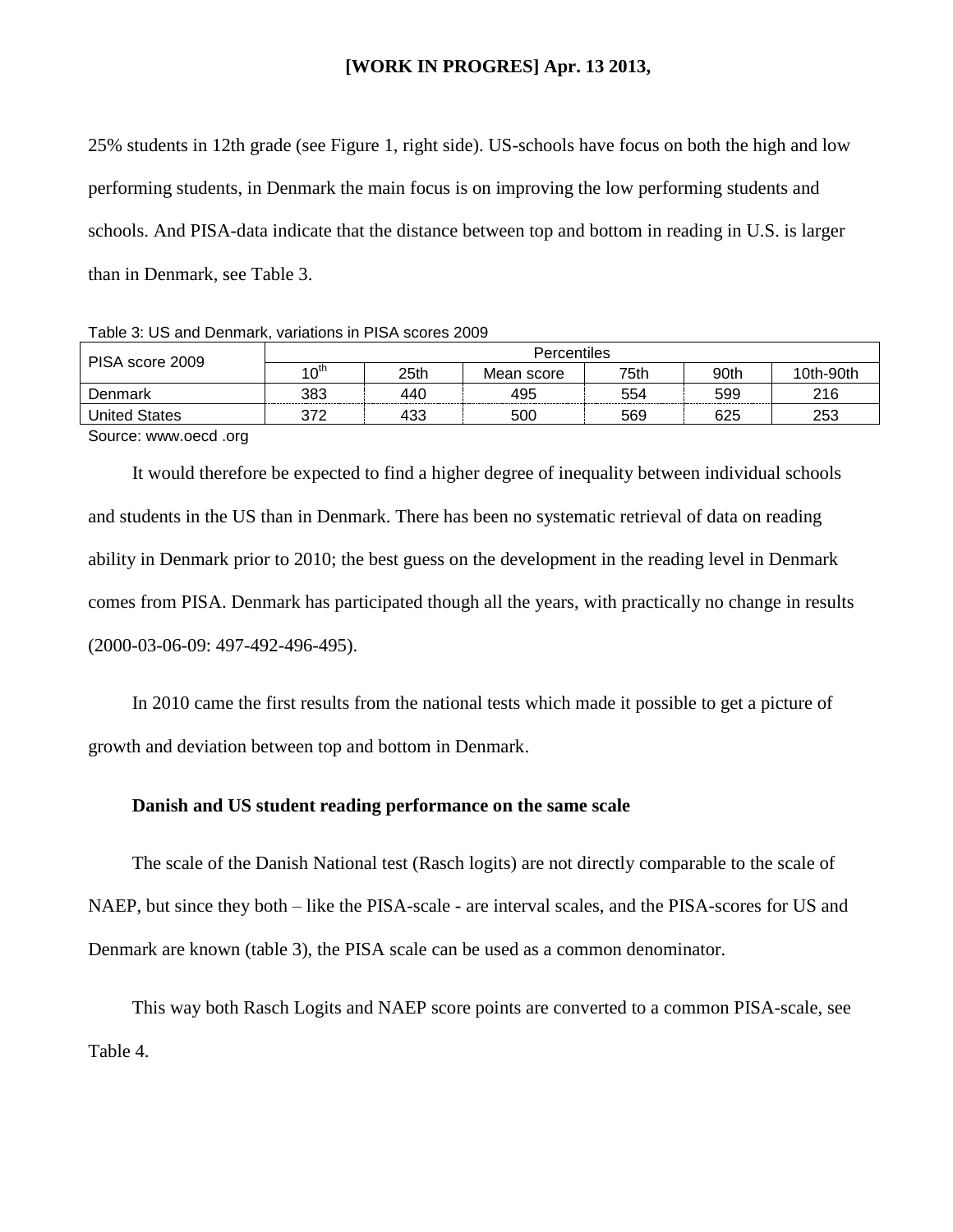



Table 4 – Test scores from Danish National Tests and NAEP transposed into a common PISA-scale (2009)

|              | 10'th Percentile                         | 25'th Percentile | 50'th Percentile | 75'th Percentile | 90'th Percentile |  |  |
|--------------|------------------------------------------|------------------|------------------|------------------|------------------|--|--|
| DK, grade    | Rasch-logits converted PISA-scale scores |                  |                  |                  |                  |  |  |
| 2            | 57                                       | 155              | 257              | 335              | 406              |  |  |
| 4            | 266                                      | 333              | 400              | 453              | 500              |  |  |
| 6            | 348                                      | 403              | 454              | 508              | 564              |  |  |
| 8            | 384                                      | 440              | 496              | 547              | 604              |  |  |
| US, grade    | NAEP-scores converted PISA-scale scores  |                  |                  |                  |                  |  |  |
| 4            | 237                                      | 307              | 378              | 443              | 499              |  |  |
| 8            | 366                                      | 437              | 507              | 569              | 619              |  |  |
| 12<br>$\sim$ | 422<br>--                                | 499              | 578              | 649              | 708              |  |  |

(Source: Same as Figure 3 combined with Table 3)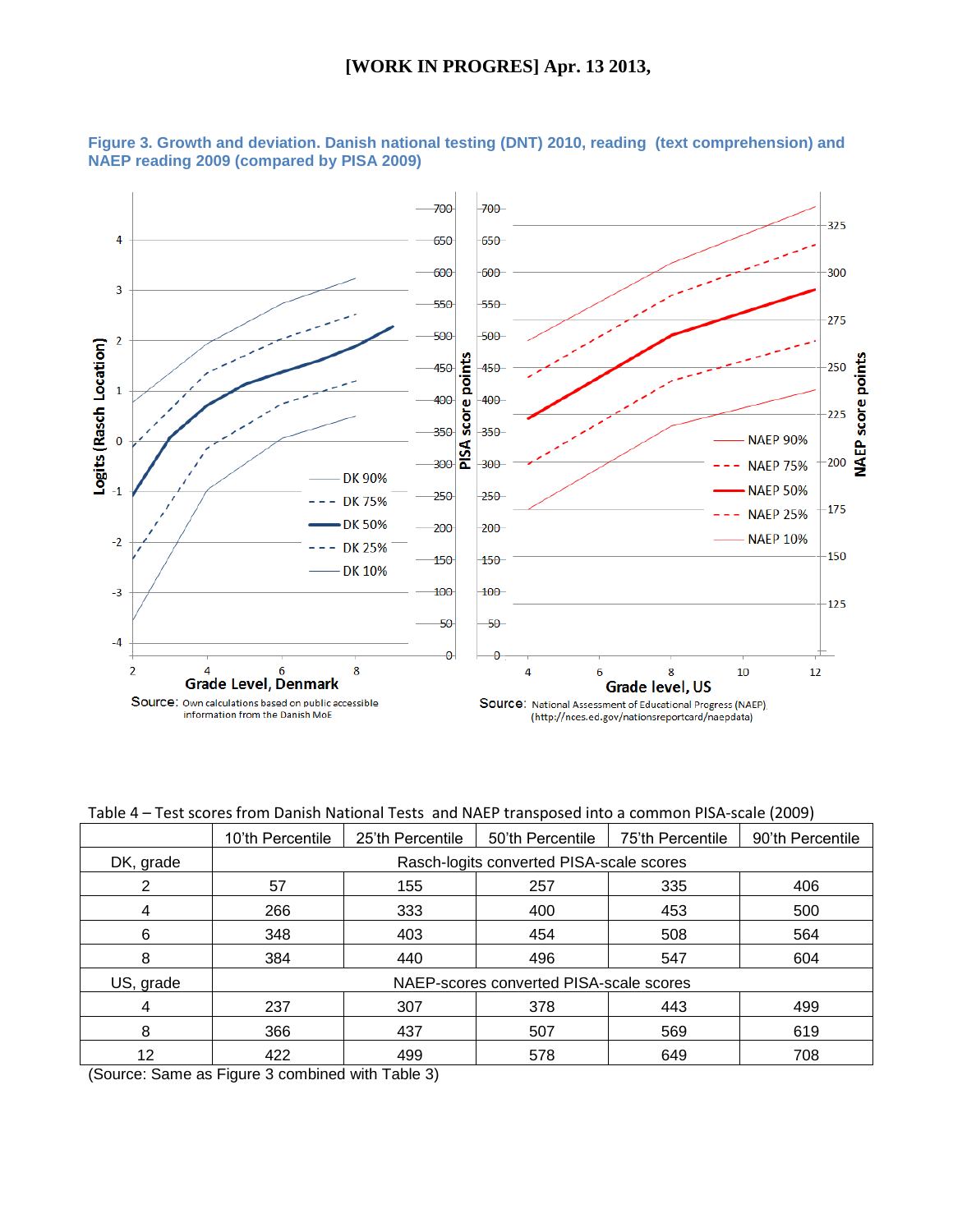There is a general problem in of comparing reading scores in different languages (Wainer 2011) and more specifically, in the way it is done in PISA (Kreiner 2012). Apart from these reservations this simple equating/comparison could correctly be criticized for a several things: US children start earlier in school than Danish students, the test results for NAEP and the Danish national tests are for 8'th graders, the PISA results are for 15 year old people. But it provides an overview, and it looks as though the reading development in Denmark and the US is fairly similar (confirming hypothesis on comparability by Ralph, Keller & Crouse 1994).

In order to make the reading development comparable between the two countries, the difference between the 10'th and the 90'th percentile are compared to annual average growth1 in reading ability – see Table 5.

|                       |                                                          | DK-Logits            | U.S. NAEP-score |  |  |
|-----------------------|----------------------------------------------------------|----------------------|-----------------|--|--|
| А.                    | Difference from 4'th to 8'th grade (50'th<br>percentile) | 1.19                 | 44              |  |  |
| В.                    | Difference 10'th-90'th percentile, 4'th grade            | 2.91                 | 89              |  |  |
| C.                    | Difference 10'th-90'th percentile, 8'th grade            | 2.73                 | 86              |  |  |
|                       |                                                          | Grade levels (years) |                 |  |  |
| $D = ((B+C)/2)/(A/4)$ | Difference from 10th to 90'th percentile                 | 9,5                  | 8,0             |  |  |
|                       |                                                          |                      |                 |  |  |

Table 5: Measuring reading ability variation in grade levels

Source: (Same as Figure 3)

 $\overline{\phantom{a}}$ 

The last line in table 5 (the difference from 10th to 90'th percentile measured in Grade levels) is to be read like this: With the annual growth in students' ability pr. year registered between 4'th and 8'th grade, how many years should a students at the 10'th percentile go to school before he reach the reading ability of their classmates at the 90'th percentile: A limited share of difference in student performance is related to states, local communities, schools or classes – the major part of the deviation

 $^1$  To be precise it not really growth, but an approximation to growth as the analysis is a comparison of cohorts, not a longitudinal study. Longitudinal data is not yet available in Denmark. Analysis of NAEP longitudinal shows the same tendencies as the present finding (Ralph, Keller & Crouse 1994)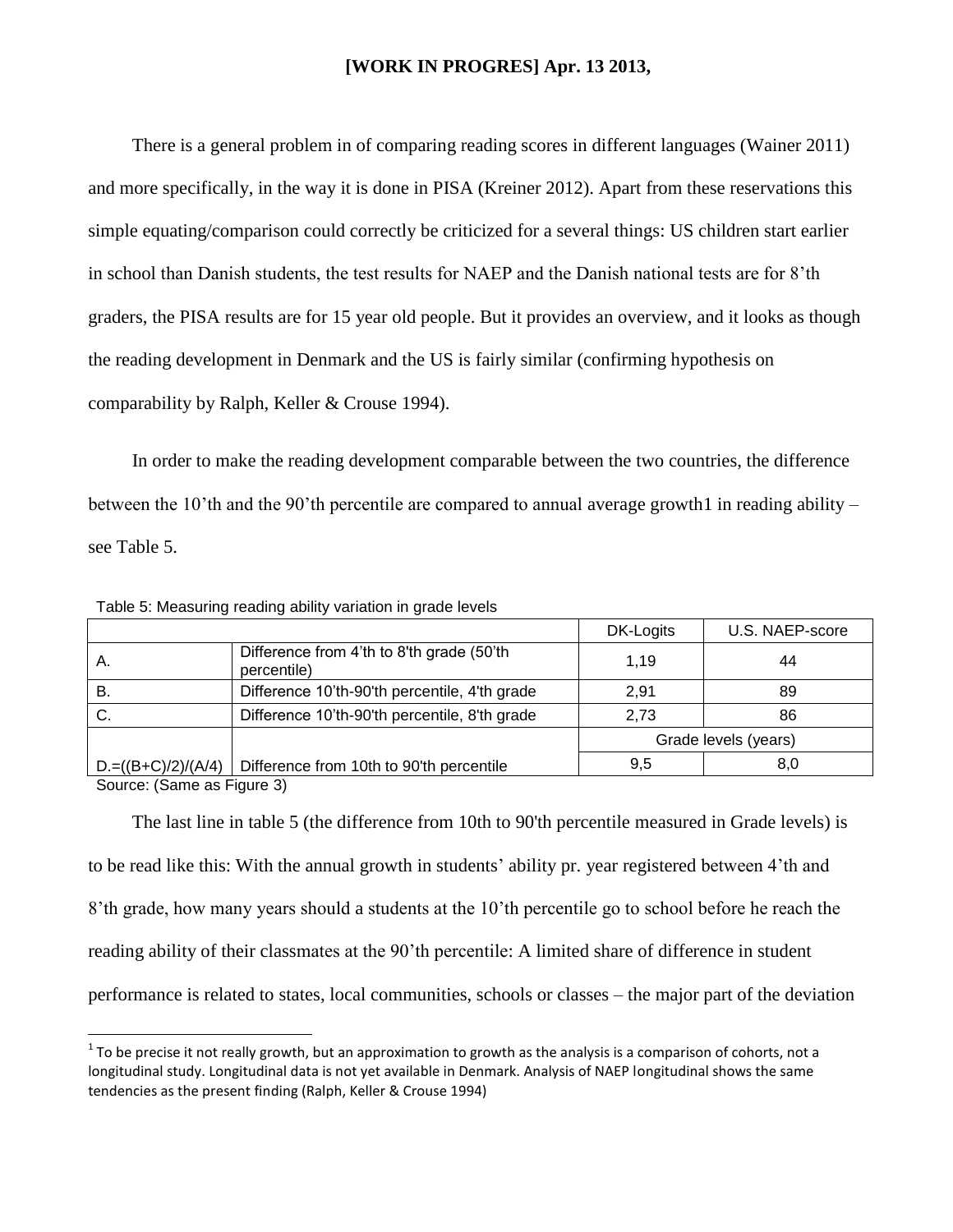is found between students in the class. In every "normal" school and class there are students both far above and far below national average. And there is evidence, that the difference between the students' growth in the best and the worst performing schools is next to nothing compared to the variance between student performance in the average class (Ralph, Keller & Crouse 1994).

### **The Effect of Testing on Teaching And Learning**

It appears that the distance between high and low performing students is larger in Denmark (9,5 yrs.) than in the U.S. (8 yrs.) even though the distance between the 10'th and 90'th percentile for 8 grade is 15% larger in US than in Denmark. The explanation is that the annual average rate of growth in reading ability between 4th and 8th grade for U.S. students (130 PISA-score-points) is 35% higher than the similar of the Danes (96 PISA-score-points).

Local reading experts in Denmark (the reading consultants in the municipalities) have pointed out what the explanation could be: When the initial reading development (the decoding skills) is in place, the students are able to read. Then it seems as though reading activity generally declines and so does the development in reading ability. At Danish schools, teachers and administrators have not had any tests or other tools to monitor the development, so there has been a very limited knowledge on this issue until quite recently.

This data on progress (measured in grade levels) have a series of (at least from a policymaker's point of view) rather depressing implications:

• The students that starts in school below average will most likely end up below average – statistically only few crosses the 50-percentile during K12 education.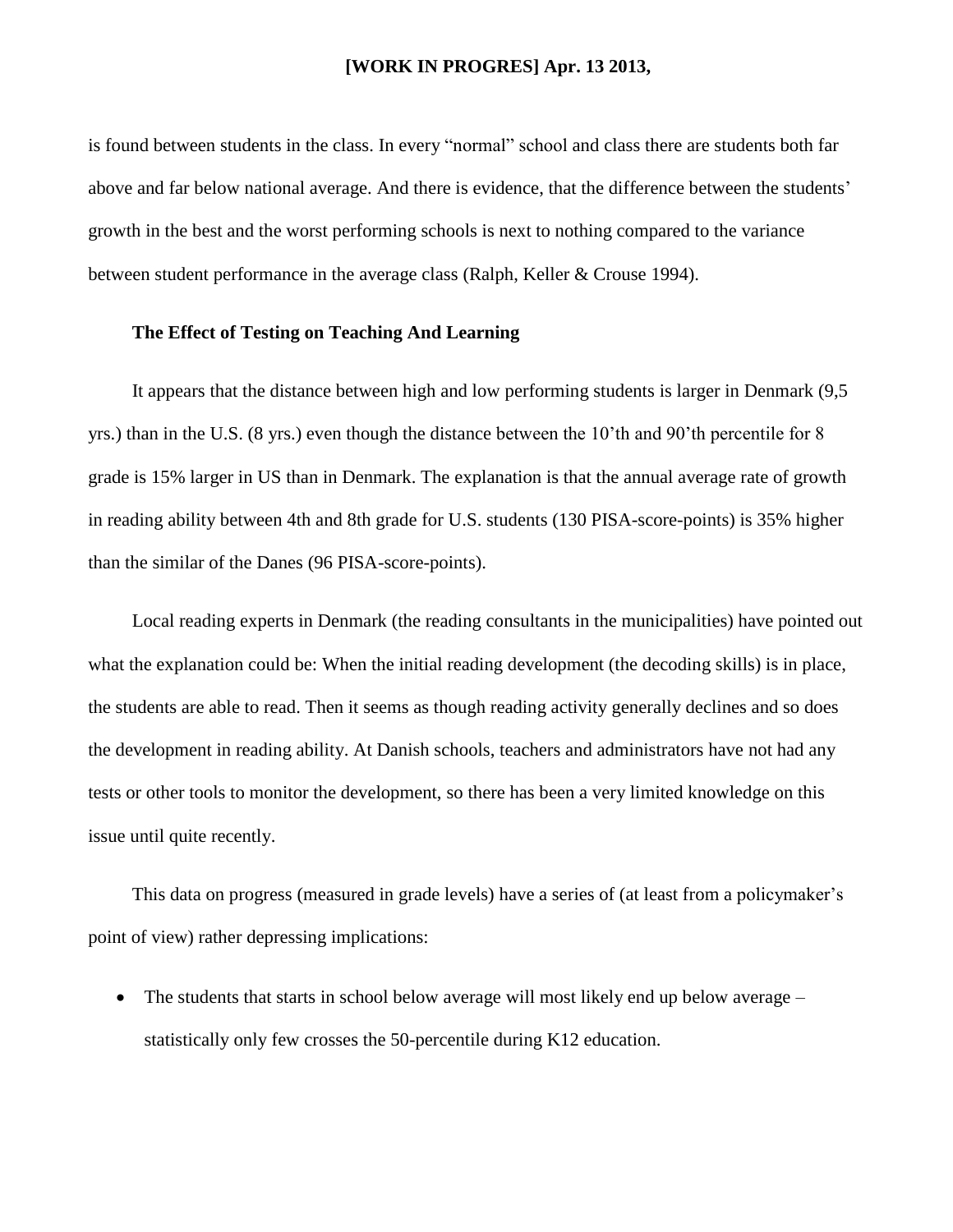- The teacher/school has have very limited, but measurable, influence on the rate of academic growth among the students.
- State/National policy has yet to prove a measurable impact on performance. Maybe it is there, but what I have found until now is hypotheses, correlations and assumptions on causality – not evidence.
- The teacher responsible for reading instruction in practically any class has to deal with students performing far above and far below the average. The "grade level" textbook in the class is targeted to a minority in the class – maybe 1/3. The other 2/3 of the students are either not challenged or under water. Teachers, who have never tested the students (like in Denmark 2010), would not know how well the students read<sup>2</sup>; and without testing, the possibility to target the instruction is limited.

Getting back to the initial question: **Does Testing Improve Learning?** The analysis above indicates that between  $4<sup>th</sup>$  and  $8<sup>th</sup>$  grade, the average growth of students' reading achievement is 35% higher in U.S. than in Denmark. It is plausible that educational systems using scientific methods (like most states in U.S.) to keep track and to measure effect, *all other things being equal,* would outperform educational systems that do not collect data (like Denmark until recently). But all other things are far from equal. We have a hypothesis supported by data – but no nearly strong enough to call it evidence. So the answer is "definitely maybe": it's plausible that there is a connection between testing and high

 $\overline{\phantom{a}}$ 

<sup>&</sup>lt;sup>2</sup> Experience from informal studies I performed (as employed in the Danish National School Aagency) on teachers knowledge) in 2010 demonstrated that the teachers perception of the students ability is based on assessment of the observable, productive skills (like speech and writing) and to a certain extend Decoding (by monitoring reading aloud). As comprehension is a receptive and not observable skill the natural assumption – if no other data is available - is that the student comprehend at the same level as they decode/speak/write. This assumption is often erroneous even though these skills usually are correlated to some extent.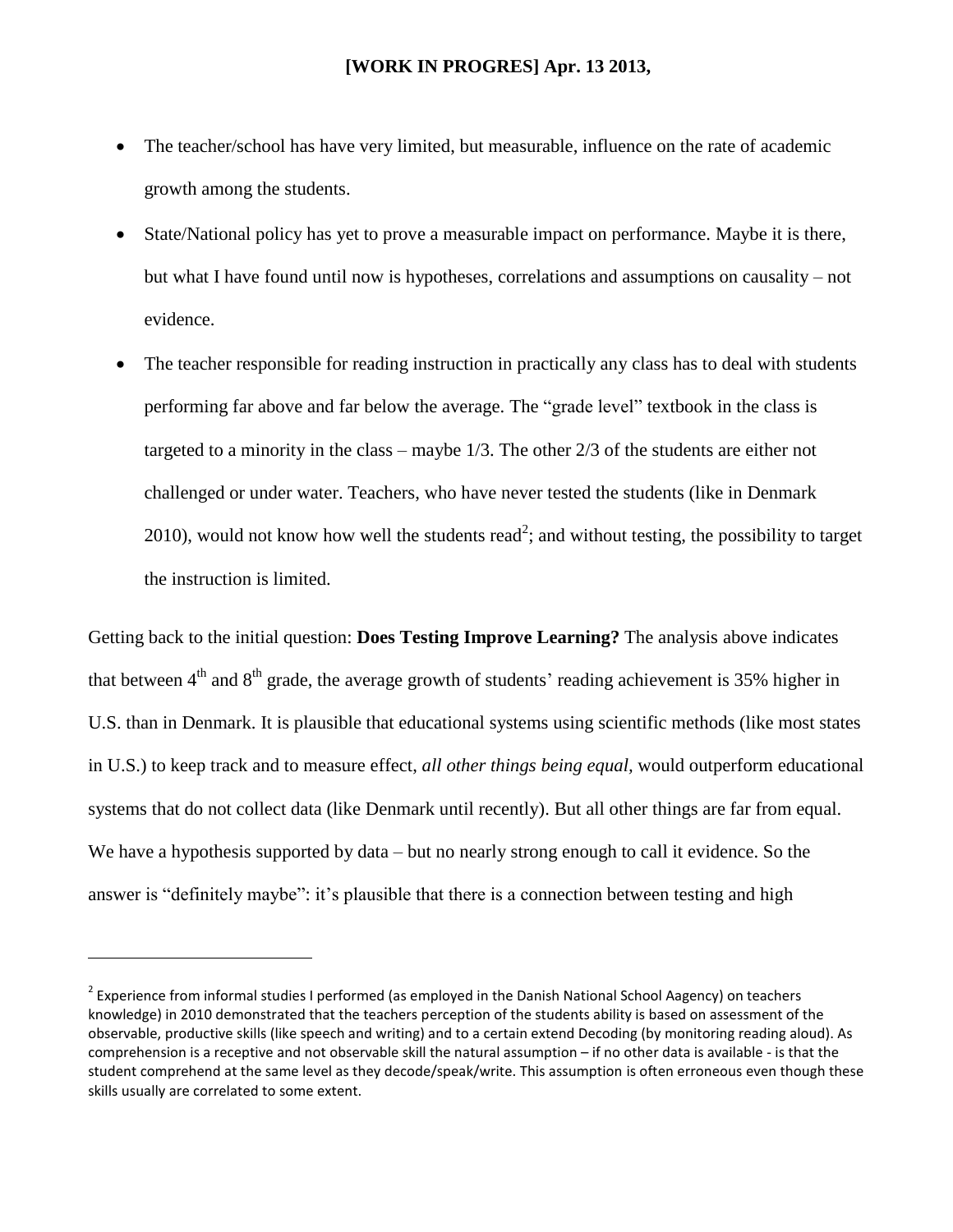academic performance; but the causal structure is not clear (if one is causing the other or if they are both effect of other common traits).

It is, however, evident that knowledge on how the individual student is doing can be beneficial for the work of the teacher. And a school leader monitoring student results and giving constructive feedback to the teacher can have a strong positive effect. At the same time there have been examples on misuse of testing, creating mistrust that could work counterproductive, depending on the culture and values.

#### **Concluding remarks**

In Denmark formal testing is a fairly new experience to a lot of teachers. There was a lot of anxiety when national testing was introduced in 2010. The Netherlands have much of the same culture as Danes, but the Dutch schools are used to testing and tests are used for both pedagogical and accountability purposes. In the U.S. there is a stronger focus on accountability and formal testing is high stakes. How well a student does in the test means a lot to the future possibilities. And as a teacher, your student's results could mean the difference between a bonus and being fired.

Looking at regulations there is a big difference in the reason on why you go to school. In the US it is mainly for cognitive achievement (Heckman 2008), but there is a trend I research pointing towards more focus on non-cognitive outcomes (Levin 2012, Heckman 2011). This has only had a minor impact on the school systems in U.S. yet. The tools for measuring non-cognitive abilities and personal traits in education are not that well developed yet. And in a society and an educational system where accountability are the top priority, it seems hard to imagine that non-measurable abilities will play a big role if they can be measured on a scale.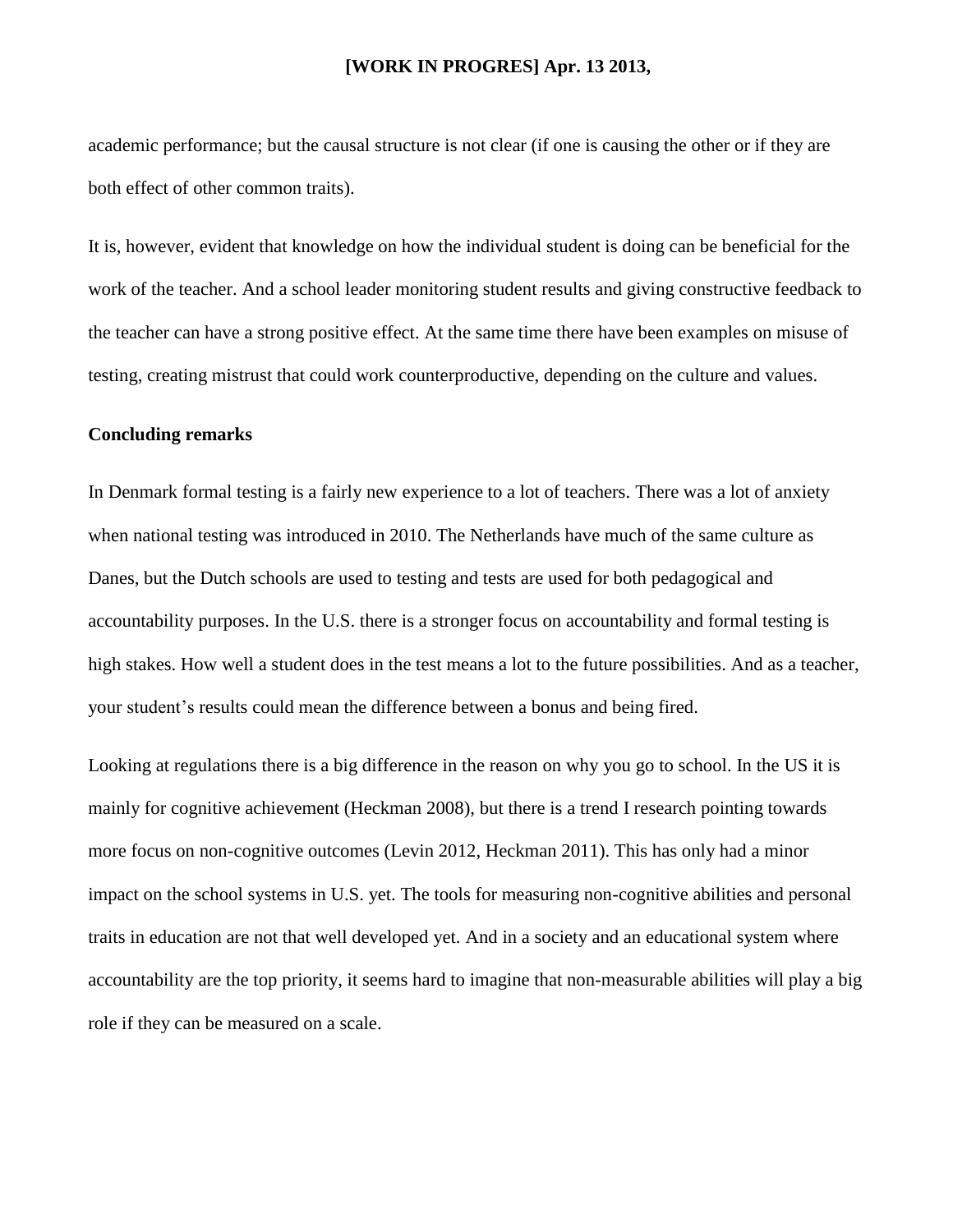In Denmark you are also supposed to learn how to read and write, but for a purpose: To develop creative, democratic, imaginative and critical citizens; Non-cognitive skills that always have been considered for important outcome of school the last 200 years. The problem in Denmark is that the basic cognitive skills (math, reading etc.) have not been in focus until 1994 (publications of the first ILSA where Denmark performed below expected). When the student can read reading is developing thru practice and Danish students are reading less and less year after year (according to PISA surveys on reading habits). This could be the explanation low academic growth in Denmark compared to U.S.

We have different cultures, values, strengths and weaknesses: Even that we cannot copy each other's

solutions, we can learn a lot from each other, international cooperation and a comparative approach.

#### References

Csikszentmihalyi, M. (1990). Flow: The psychology of optimal experience. New York: Harper and Row.

Esping-Andersen, G. (1990). The three worlds of welfare capitalism. Princeton, NJ: Princeton University Press.

Feuer, M. J. (in press). International large-scale assessment: Validity in presentation and use. In M. Chatterji (Ed.), Validity and test use: An international dialogue on educational assessment, accountability, and equity (pp. xxx-xxx). Bingley, UK: Emerald Group Publishing Limited.

Feuer, M. J. (2012). No country left behind: Rhetoric and reality of international large-scale assessment. (The 13th William H. Angoff Memorial Lecture), Princeton, NJ: ETS.

Gough, P. B., Hoover, W. A., & Peterson, C. L. (1996). Some observations on a simple view of reading. In C. Cornoldi & J. Oakhill (Eds.), Reading comprehension difficulties: Processes and intervention (pp. 1–13). Mahwah, NJ: Erlbaum.

Hatch, Thomas 2012, RESPONSIBILITY AND ACCOUNTABILITY IN CONTEXT, Teachers College, Columbia University (in print) 2012

Hattie, J. (2003). Teachers make a difference: What is the research evidence? Retrieved from http://www.acer.edu.au/documents/RC2003\_Hattie\_TeachersMakeADifference.pdf

Hattie, J. (2008). Visible learning: A synthesis of over 800 meta-analyses relating to achievement. London: Routledge.

Heckman, J. J. (2008). Schools, skills and synapses. Economic Inquiry, 46 (3), 289-324.

Heckman, J. J. (2011). Integrating personality psychology into economics. (Working Paper No. 17378). Retrieved from http://www.nber.org/papers/w17378

Hofstede, G. (2001). Culture's consequences: Comparing values, behaviors, institutions, and organizations across nations. (2nd ed.) Thousand Oaks, CA: Sage Publications.

Hofstede, G. (2002). The pitfalls of cross-national survey research: A reply to the article by Spector et al. on the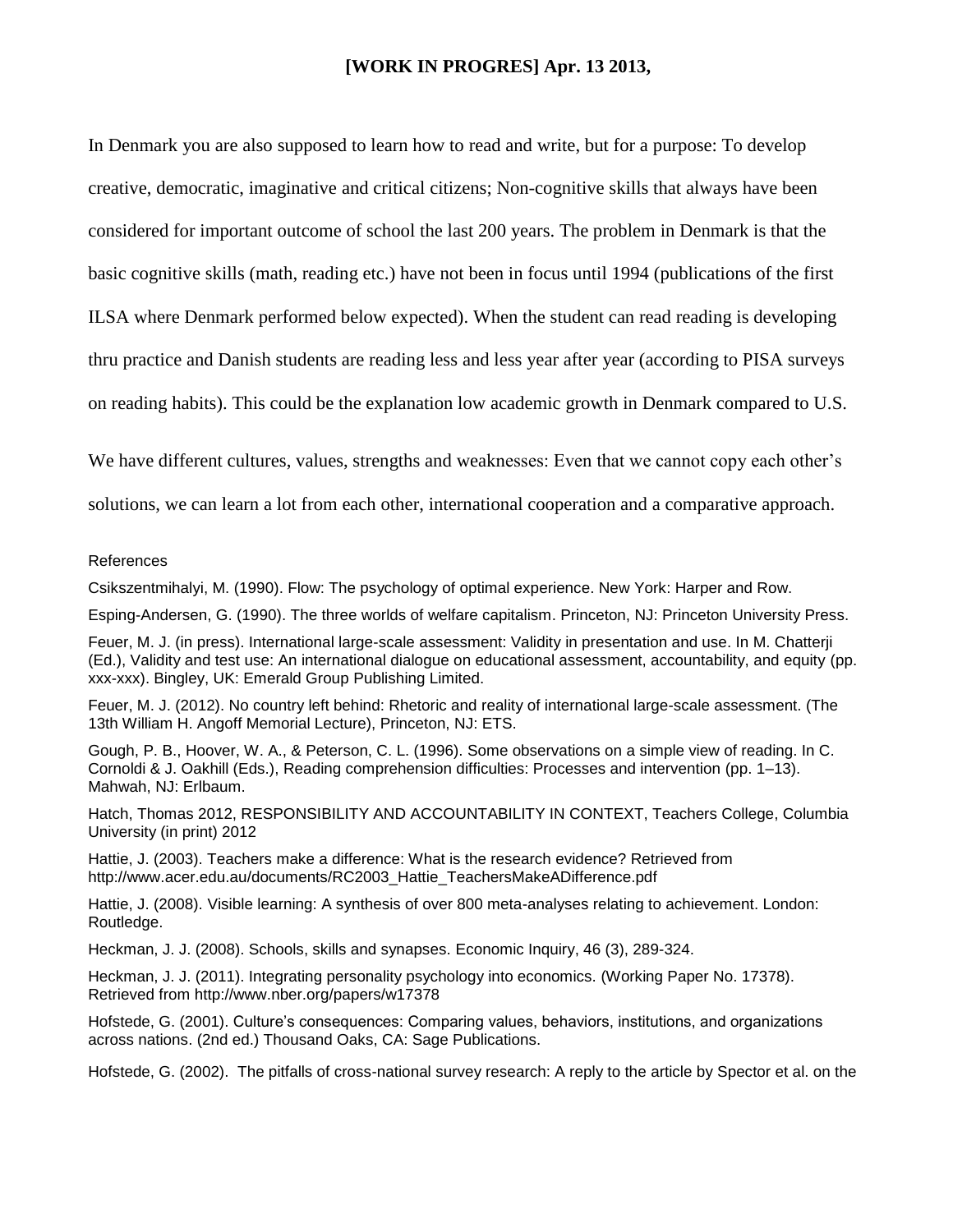psychometric properties of the Hofstede values survey module, Applied Psychology, 51 (1), 170–173.

Hoover, W. A., & Gough, P. B. (1990). The simple view of reading. Reading and Writing, 2(2), 127-160.

Inglehart, R. (1990). Culture shift in advanced industrial society. Princeton, NJ: Princeton University Press.

Inglehart, R. (1997). Modernization and postmodernization: Cultural, economic and political change in 43 societies. Princeton, NJ: Princeton University Press.

Inglehart, R., & Basanez, M., & Moreno, A. (1998). Human values and beliefs: A cross-cultural sourcebook. Ann Arbor, MI: University of Michigan Press.

Inglehart, R., & Welzel, C. (2005). Modernization, cultural change and democracy. New York: Cambridge University Press.

Jacob, B. A., & Levitt, S. D. (2003). Rotten apples: An investigation of the prevalence and predictors of teacher cheating. Quarterly Journal of Economics, 118, 843-878.

Kreiner, S. (2011). Is the foundation under PISA solid? A critical look at the scaling model underlying international comparisons of student attainment. Copenhagen: University of Copenhagen, Department of Biostatistics.

Levin, H. M. (2012). More than just test scores. Quarterly Review of Comparative Education, 42(3), 269-284.

Lundahl, C. (2009). Varför nationelle prov? – framväxt, dilemman, möjligheter. Sweden, Lund: Studenterlitteratur AB

Maseland, R., & van Hoorn, A. (2009). Measuring values for cross-cultural research (NiCE Working Paper 09- 107) Retrieved from www.ru.nl/publish/pages/516298/nice\_09107.pdf

NAEP. (2011). NAEP reading assessment 2011. Retrieved from http://nces.ed.gov/nationsreportcard/reading/

OECD. (2010). PISA 2009 results: Learning trends - Changes in student performance since 2000. Volume V. Paris: Organization for Economic Cooperation and Development

OECD. (2004). OECD-rapport om grundskolen i Danmark - 2004 - Uddannelsesstyrelsens temahæfteserie nr. 5 – 2004. Retrieved from http://pub.uvm.dk/2004/oecd/

OECD-PISA (2013). Databases for PISA 2000-2009. Retrieved from http://www.oecd.org

Ralph, J., Keller, D., & Crouse, J. (1994). How effective are American schools? The Phi Delta Kappan, 76(2), 144-150.

Rambøll. (2011, November). Evaluering af mere frit skolevalg (2.0). Report for the Ministry of Education. Retrieved from http://uvm.dk/Om-os/Ministeriet/Kontakt/Presserum/~/UVM-

DK/Content/News/Udd/Folke/2012/Feb/~/media/UVM/Filer/Udd/Folke/PDF12/120221%20Frit%20skolevalg%20r apport.ashx

Rasch, G. (1960). Probabilistic models for some intelligence and attainment tests. Copenhagen: DPI.

Schulz, W., Ainley, J., Fraillon, J., Kerr, D., & Losito, B. (2009). ICCS 2009 international report: Civic knowledge, attitudes and engagement among lower secondary school students in thirty-eight countries. Amsterdam, The Netherlands: International Association for the Evaluation of Educational Achievement (IEA).

Shulman, L.S. (2007). Counting and recounting: Assessment and the quest for accountability. Change, 39(1), 20-25

Snook, I., Clark, J., Harker, R., O'Neill, A., & O'Neil, J. (2009). Invisible learnings? A commentary on John Hattie's Book: Visible learning: A synthesis of over 800 Meta-analyses relating to achievement. New Zealand Journal of Educational Studies, 44(1), 93-106

Spector, P. E., Cooper, C. L., & Sparks, K. (2001). An international study of the psychometric properties of the Hofstede Values Survey Module 1994: A comparison of individual and country/province level results. Applied